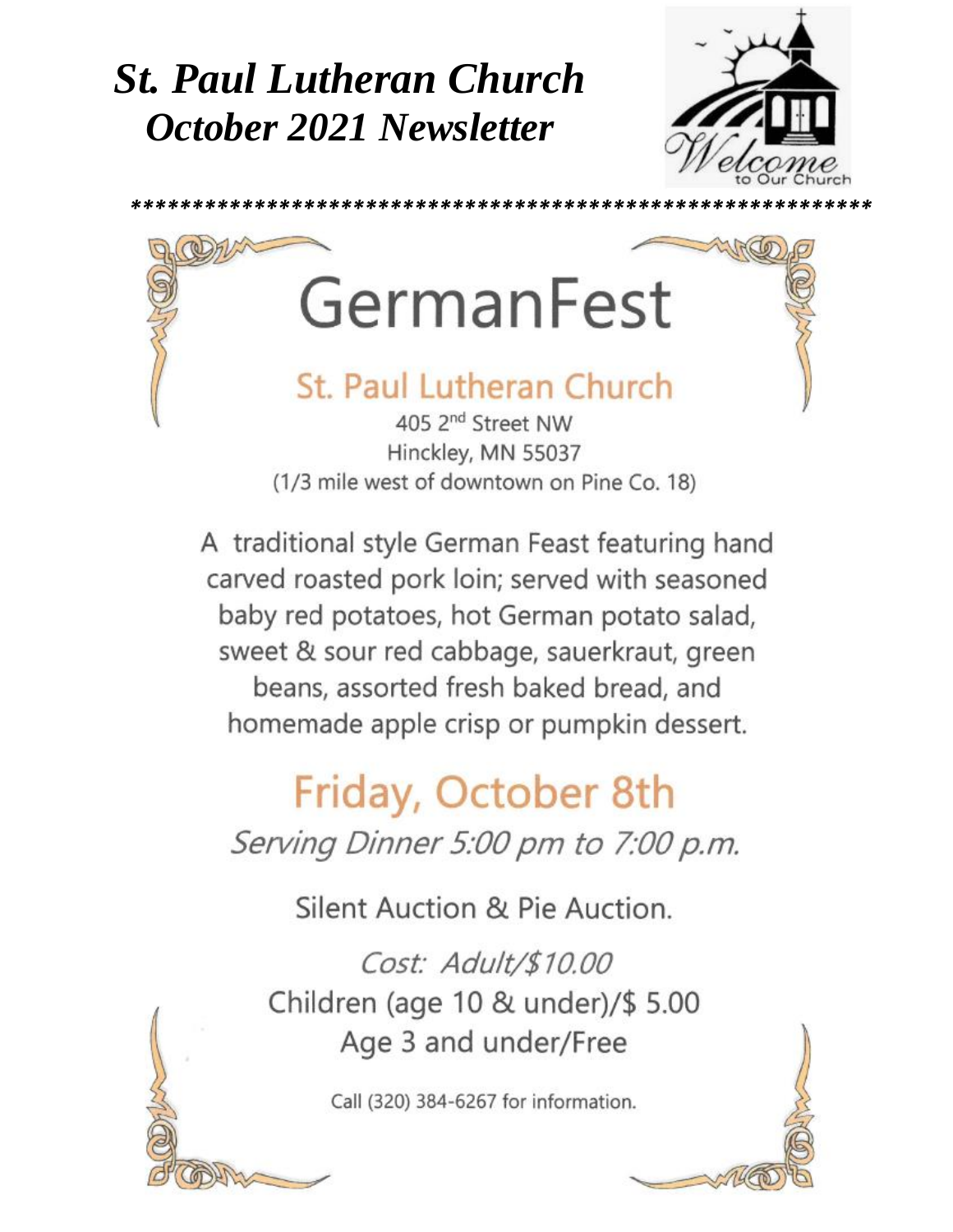# **NEWS**



### **Germanfest is Friday October 8, 2021:**

- Wednesday, Oct  $6<sup>th</sup>$  at 11am is clean the kitchen and church day.
- Thursday Oct  $7<sup>th</sup>$  at 10am is set up and make Apple Crisp day.

*Please come and help if you are available either day!!*

- • Pie Auction is at 6pm on Oct  $8<sup>th</sup>$ . If you would like to bring a pie in for the auction, let Jennifer or Jayne know. We are only auctioning off 20 pies, we have a **sign up sheet** on the fellowship door.
- If you have anything for the silent auction, please bring in as soon as possible to the office but no later than 2pm on the day of Germanfest. Thank you! If you have questions about the silent auction, contact Tonette.
- Any questions, or if you would like to help out in anyway, please contact Jennifer or Jayne.

**Quarterly Voter's Meeting** is Sunday October 17th, please have reports to Jennifer by Friday 15th. Thank You!!

### **Sunday School:**

Sunday School is on Sundays after worship until 11am and is in FULL SWING!! Bring a friend and join us for some fun learning! Hope to see you all there!!

## **CASE:**

CASE is on Wednesday's. Start date is Wednesday, September 29th, 2021. Full schedule will be out soon. Tentative days of CASE in October are: Oct 6, 13, 20, and 27<sup>th</sup>. Any questions, talk to Jayne, Yonna, or Jennifer.

### **Little Lambs:**

Still in search of a teacher. We will keep everyone informed as things develop.

**Harvest Christian School Fall Auction** is Saturday October 23 at Sandstone Riders Horse Club, Starts at 10am. They will also have A bake sale and food trucks will be available on site for lunch. Donations welcome! To donate, call Jon Dorau at 320-630-1231 or Chris Nathan at 320-224-8929.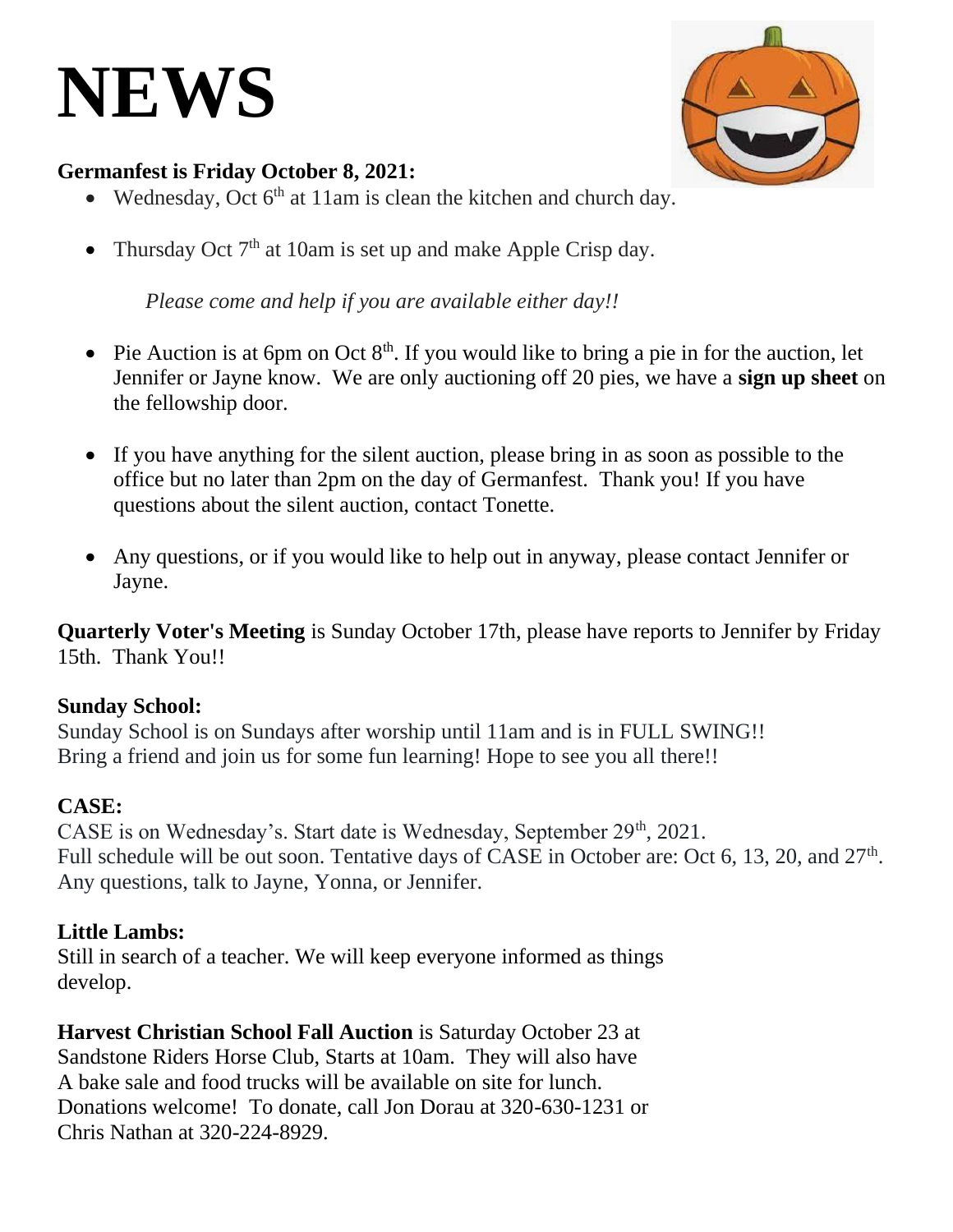

## **OCT 2021**

| 2nd: Deb Sikkink                |
|---------------------------------|
| Carolyn Vogler                  |
| 3rd: Nancy Williams             |
| 4th: Kelly Christensen          |
| Tianna Day                      |
| 5th: Larry Gregg                |
| 8th: Lucille Signore            |
| 9th: Jerry and Rebecca Perrotti |
| 10th: Pastor Mike               |
| 11th: Duane and Liz Klar        |
| 12th: Shawn and Karissa Ausmus  |
| <b>Matt and Jayne Maser</b>     |
| 13th: Sue Hickle                |
| Leah Ausmus                     |
| 21st: John Frank                |
| <b>Ronnie Brant</b>             |
| Cydelle Klande                  |
| 22nd: Doug Kottke               |
| 24th: Elliotte Signore          |
| 26th: Troy Peterson             |
| 28th: Eddie Welch               |
| <b>Bailey Gorsenger</b>         |

31st: Barb Schroeder

*Newsletter Deadline:* **Please email anything for the** newsletter to the church email by the *3 rd Friday of the Month.*

Thank you!!

## **Flower Chart:**

| <b>Oct 3th:</b> Glory be to God             |
|---------------------------------------------|
| <b>Oct 10th:</b> Jerry and Rebecca Perrotti |
| in honor of their wedding anniversary       |
| <b>Oct 17th:</b> Larry and Linda Marotz     |
| in loving memory of loved ones              |
| Oct. 24th: Wendy Kottke                     |
| in honor of Doug's birthday                 |
| Oct. 31st: Carol Robinson                   |
| in honor of Eddie's birthday                |
|                                             |

#### **Prayer List:**

Jacob Roubinek and all those who are in need of a prayer!



### Hello,

I want to thank you all for sending me all the nice birthday cards and phone calls I got on my birthday. I will have them a long time, I miss you a lot.

Margie Pike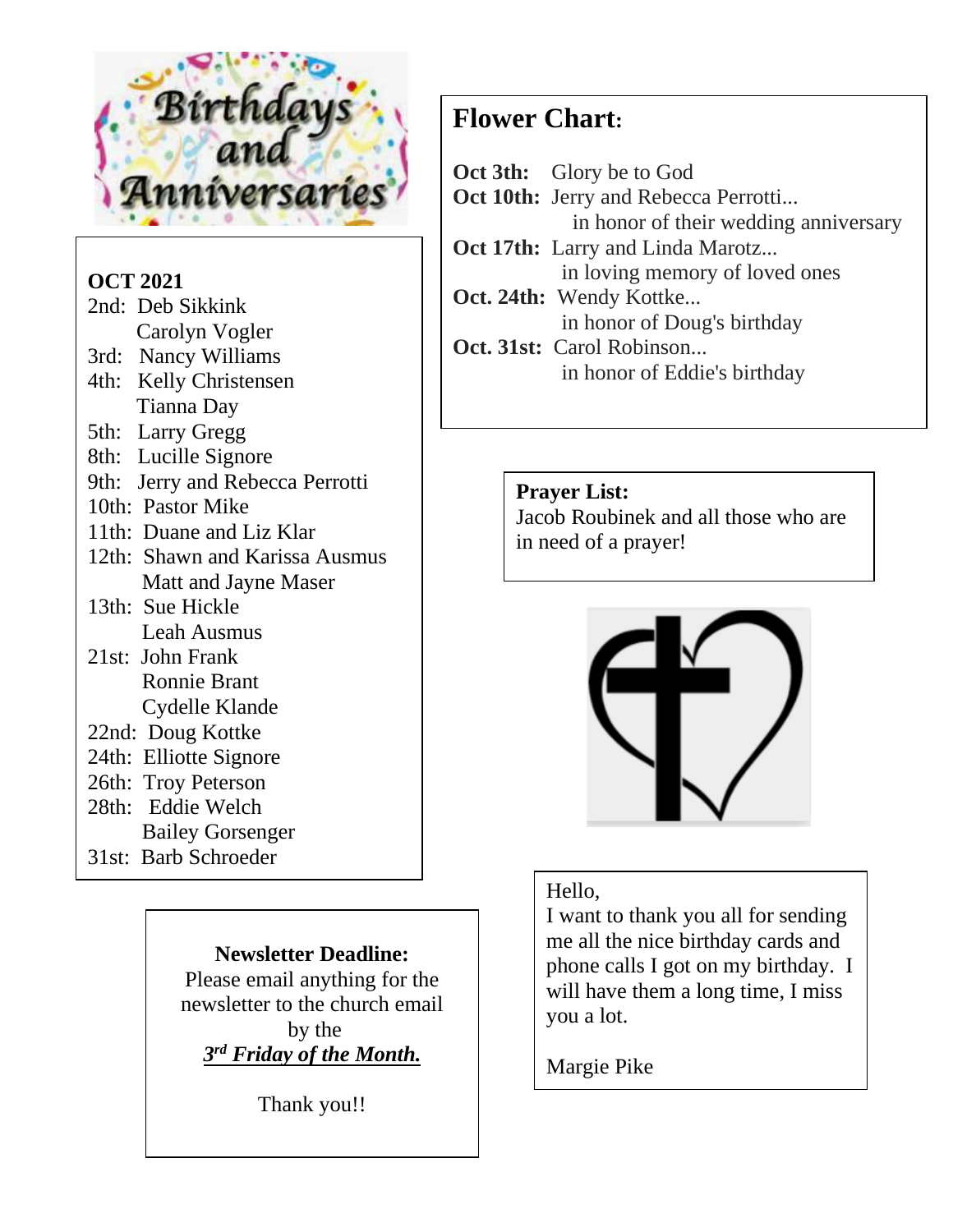# **Jacob Roubinek Transplant Benefit**



## Saturday, October 9, 2021  $3:00 - 7:00$  pm

**St. Paul Lutheran Church, Hinckley** 405 2nd St. NW · Hinckley, MN 55037

Jacob Roubinek learned earlier this year that he is in need of a kidney transplant due to a genetic kidney disease. Come show your support for the Roubinek family and help offset the expenses related to the transplant.

## .Pie, Quilt & Yeti Cooler Auction 4:30 pm.



## **Silent Auction:**

Quilts, Several Handmade Items, Gift Baskets, Art from Local Artist, Ground Beef, Children's STEM Projects, Fire Wood, and much more.



## **Homemade Soup and Bread**







Information for Donors will be available as well. Contact Jayne Maser at 320-279-2153 or jaynemaser@gmail.com if you would like to make a donation or need more information.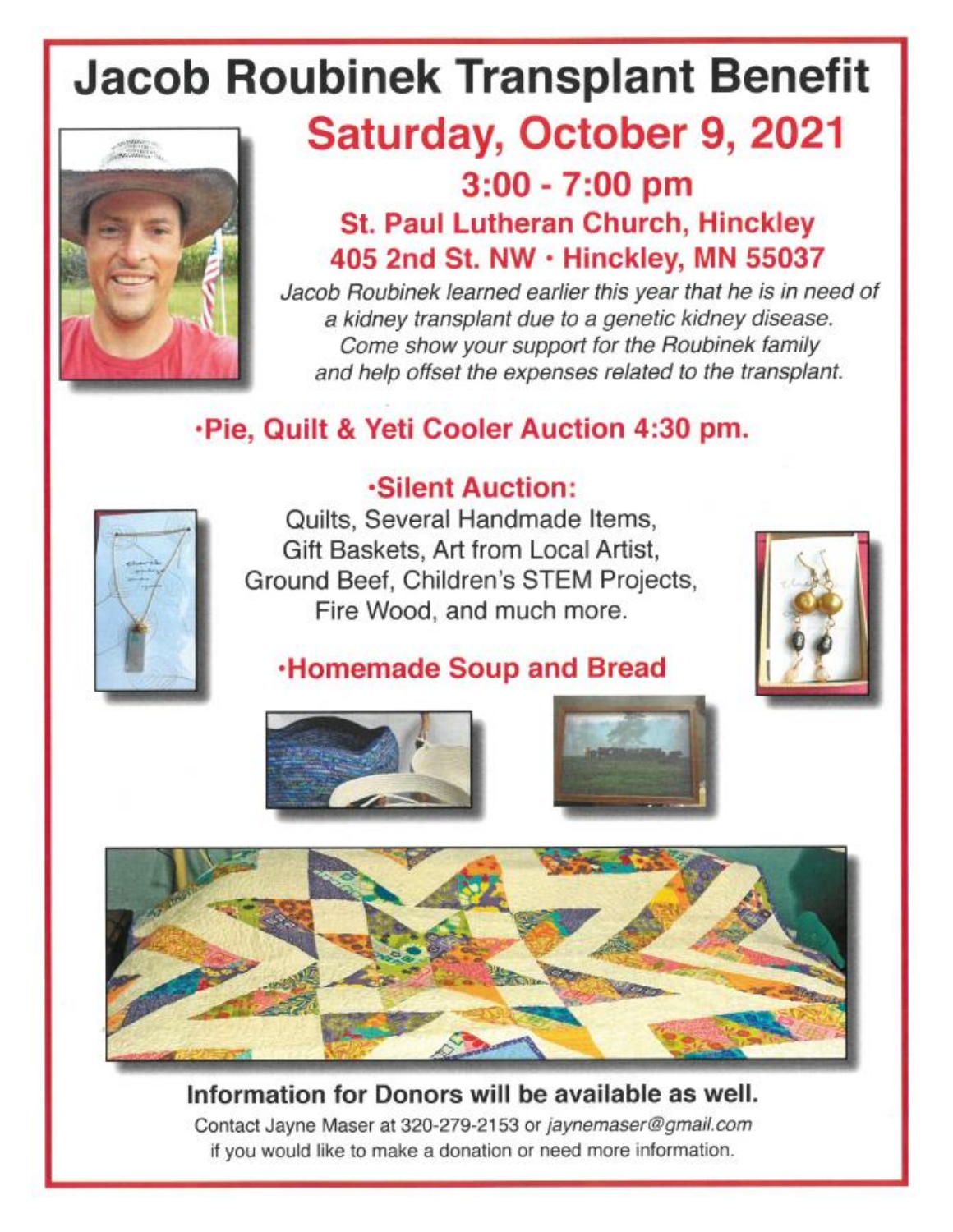# **YOUTH GROUP**

Youth Group will start **Wednesday meetings again on September 29**. We will start at 6pm with dinner followed by games, a lesson, and other activities. All youth grades 7-12 are welcome to attend. We hope to add in some bigger activities again this year to for service and for fun.

Circuit Youth events will be available on the 2nd Sunday of each month from 2pm-4pm. The location rotates between churches.

Get updates and reminders by signing into our Remind group with text, app or email. Use this web address in your browser: remind.com/join/ygstpaul OR Text the message @ygstpaul to the number 81010.

Wednesday Meeting Dates (6pm at Church)

- September 29
- October 27
- November 17
- December 8
- January 19
- February 16
- · May 11
- June 1

March/April – During Lent we usually will not meet on Wednesdays due to services. We may try to plan a couple things on a Saturday such as a Foodshare event in March - Feed My Starving Children or Second Harvest. In April we will likely create Easter gifts or related.

For any questions about Youth Group feel free to contact Rebecca at 612-247-9319 (call or text) or [rebecca.perrotti@gmail.com](mailto:rebecca.perrotti@gmail.com)

----------------------------------------------------------------------------------

Youth Group will be offering Christmas Wreaths again during the month of October. Contact Rebecca at 612-247-9319 or rebecca.perrotti@gmail.com to place an order or for more information.

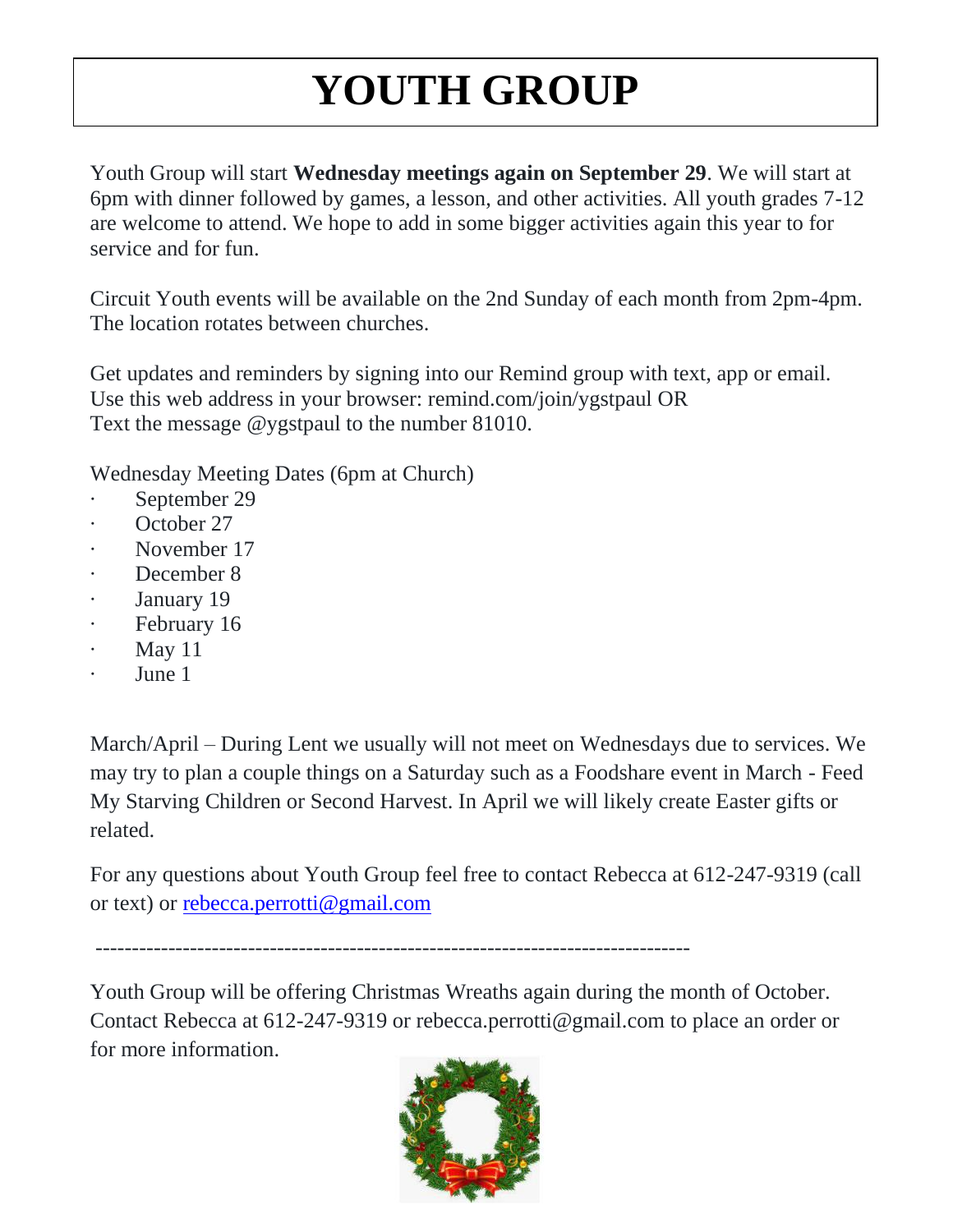#### **St. Paul Lutheran Church Unapproved council minutes 9-13-2021**

**Present:** Wendy Kottke, Doug Kottke, Robbie Robinson, Greg Kroschel, Pastor, Jennifer Kubesh, Tonette Peterson, Randy Hickle, Rick Williams, Matt Maser, Toby Hickle, David Berquist, John Frank

Meeting was **called to order** by Randy at 7:02pm. Pastor opened with prayer. Agenda was approved **Secretary's report** was accepted as read. **Treasurer's report** was accepted as read upon motion by Greg, second by Robbie

Income: \$141,509.27 Checking \$20,307.38 Expense: \$137,262.88 Savings \$59,035.72 Net Income: \$4,246.39 (Savings includes Pastor's \$20,000 loan and memorial funds)

**Pastor's report:** home/office visits, 1 installation, Confirmation, online devotions, LL open house, youth events, Confirmation retreat, newspaper article, summer gospel concerts, circuit pastor's breakfast, circuit pastor event, circuit meeting, elder meeting, installed youth education leaders

The LL room may be used for nursing infants during worship if needed.

### **Old Business:**

\*Extermination has been completed

\*The rotten window in the education wing has been replaced

\*The steeple will be worked on Thursday & Friday

\*Motion by Greg second by Wendy to have the second amp for the sound system replaced. This will fix the Narthex/kitchen/fellowship hall. KSG Sound & Video will complete this for the \$1976.00

\*LL is still looking for a teacher. If no teacher is hired by Oct 1, we will close and try again in January. If there is no enrollment or teacher at that time, we will temporarily close, but can reopen at any time.

\*Church Picnic will be Sept 25 from 4-7 at Matt & Jayne Maser's This is NOT a potluck. If inclement weather, it will be held Sept 26th.

\*Furnaces have been ordered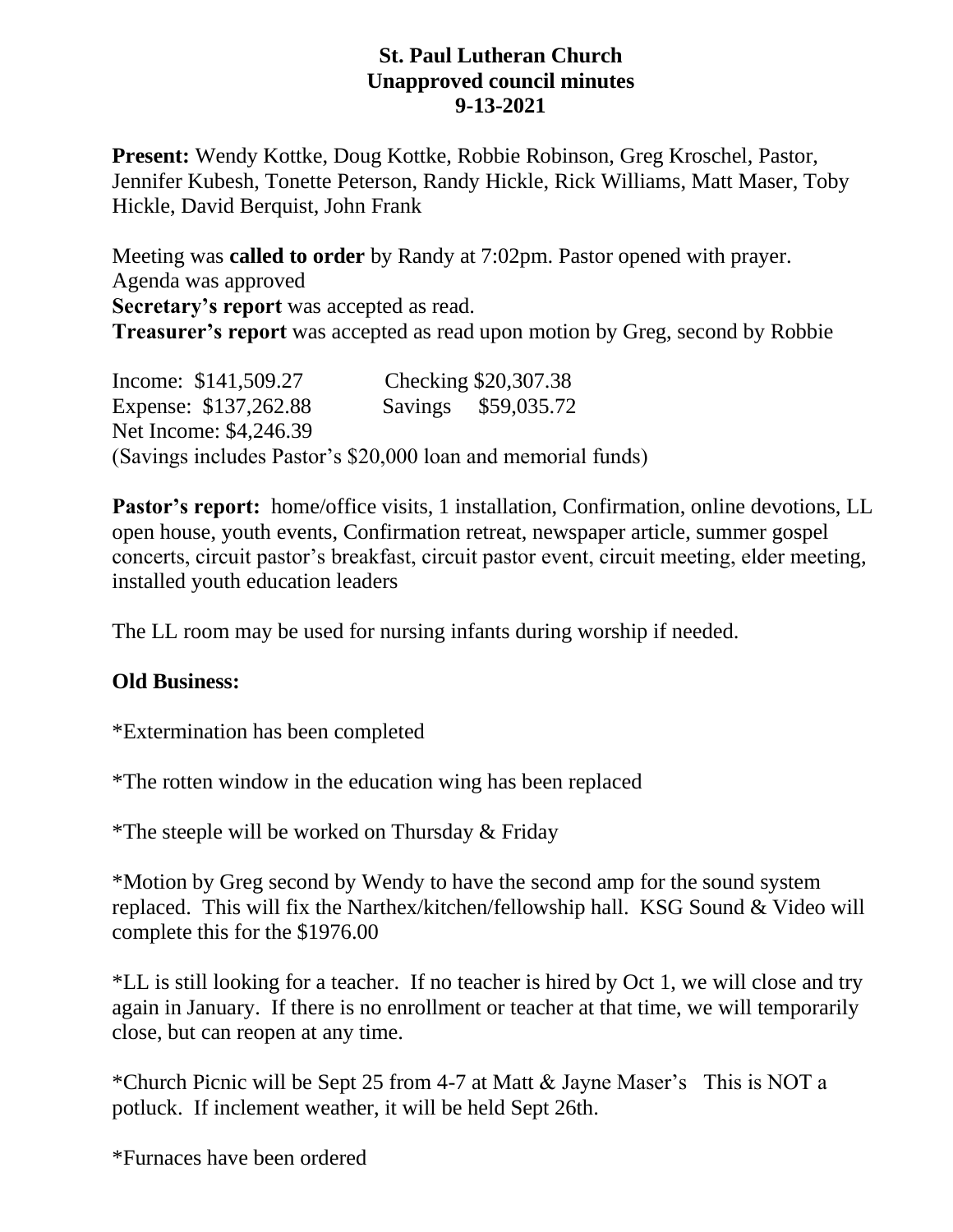#### **New Business:**

\*Budget committee will be having a meeting soon.

\*Orange Envelopes will be going out soon. General / Furnace / Other

\*SPLC credit card holders will be Jennifer, Doug, and Wendy. Tony will be removed from the account.

\*Pastor would like a funeral pall. He will look into ordering one. Motion John second Greg.

Upon motion by John and second by David, we adjourned at 8:30pm, closing with the Lord's Prayer.

*Respectfully submitted, Tonette Peterson, St. Paul Lutheran Church council secretary*

FOR HIS

| <b>HIS</b>                 |  |      |  |  | OKSBVYRQDERCXRH               |  |  |  |
|----------------------------|--|------|--|--|-------------------------------|--|--|--|
| <b>GENERATIONS</b>         |  |      |  |  | N B A S N O I T A R E N E G Z |  |  |  |
| <b>MERCY</b><br><b>THE</b> |  |      |  |  | B N J T K E S B W X F Q B D J |  |  |  |
|                            |  |      |  |  | D S M C L C Z F G O T I W P A |  |  |  |
| TRUTH LORD                 |  |      |  |  | V Q H F M R L E U K D B A I G |  |  |  |
| IS ENDURETH                |  |      |  |  | NGNITSALREVESC                |  |  |  |
| <b>IS EVERLASTING</b>      |  |      |  |  | D R O L I H E T N O D Q P F U |  |  |  |
| <b>GOOD</b><br><b>TO</b>   |  |      |  |  | Y Q K Z O E N P X F A I T O O |  |  |  |
|                            |  |      |  |  | X I E S T Z D D Y Q L Y G J T |  |  |  |
| <b>AND</b><br>ALL          |  |      |  |  | D H W O S H U T Z C L Y A S R |  |  |  |
|                            |  | TRVI |  |  | KIRNKBRCBMU                   |  |  |  |
|                            |  |      |  |  | E P H C I S E Z R O R E O U T |  |  |  |
|                            |  |      |  |  | B K G Z S S T A O S D N M E H |  |  |  |
|                            |  |      |  |  | LRFNYHCFFSRBGL                |  |  |  |
|                            |  |      |  |  | S K X A L R D O O G L X P K C |  |  |  |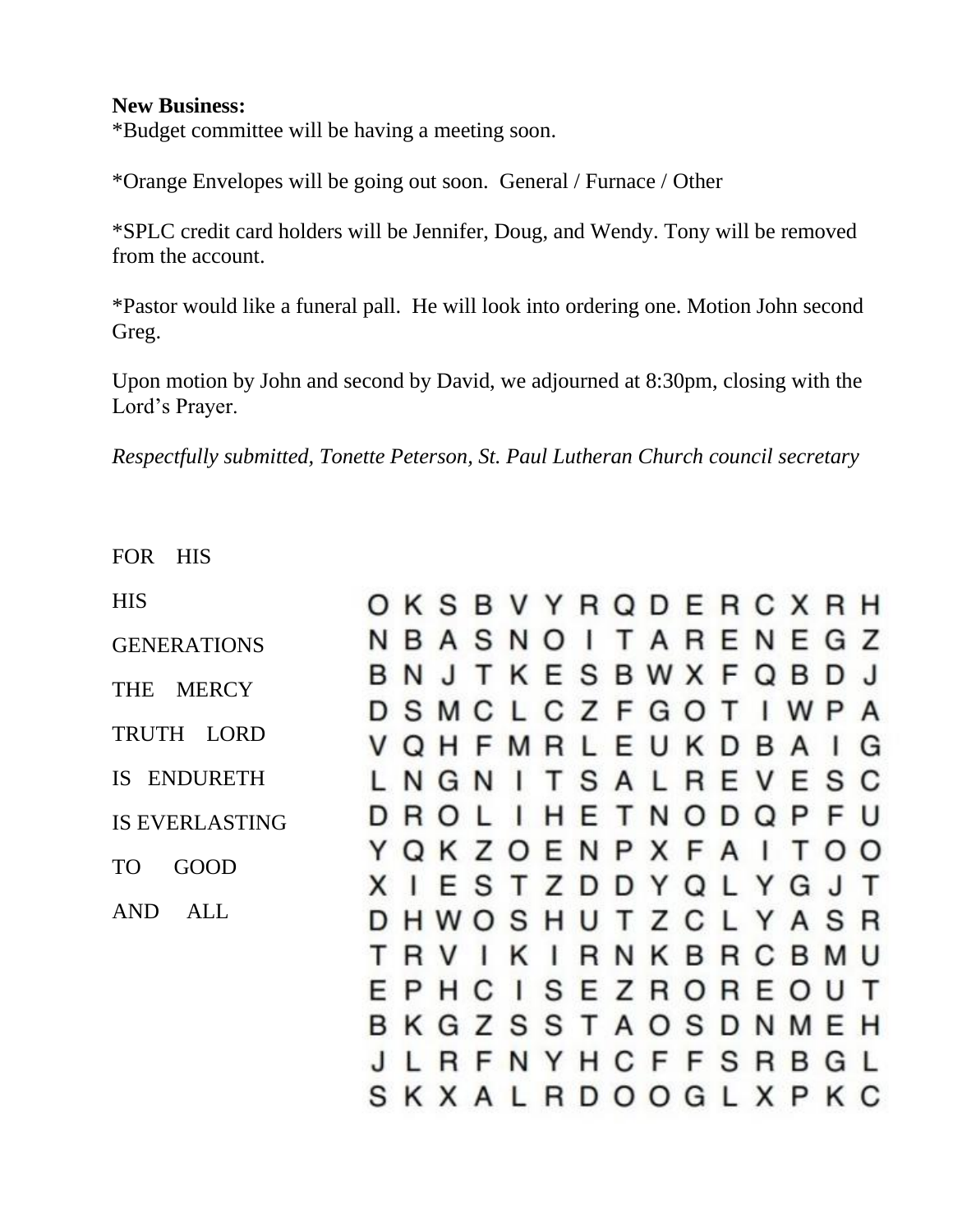## **CHURCH CONTACT INFORMATION**

*Church Email:* [st.paulhinckley@yahoo.com](mailto:st.paulhinckley@yahoo.com)

*Church Phone: (320) 384-6267*

*Website:* [www.stpaulhinckleymn.org](http://www.stpaulhinckleymn.org/)

 *Like us on Facebook!<https://www.facebook.com/SPLCHINCKLEY>*

*Check Facebook or church website for any updates on schedules for Worship Service and other events.* 

**Pastor Church Secretary Church Newsletter Organists** Rev. Mike Metzler Jennifer Kubesh Jennifer Kubesh Sue Hickle

Cydelle Klande Connie Odendahl

#### **Church Council** *Meets 2nd Monday each month*

|                  | <b>Chairman:</b> Randy Hickle       |
|------------------|-------------------------------------|
|                  | Vice Chair: Toby Hickle             |
| Elders:          | Robbie Robinson, John Frank,        |
|                  | Matt Maser, Greg Kroschel           |
| <b>Trustees:</b> | Rick Williams,                      |
|                  | David Berquist, Doug Kottke         |
|                  | <b>Secretary:</b> Tonette Peterson  |
|                  | Financial Secretary: Cydelle Klande |
|                  | <b>Treasurer:</b> Wendy Kottke      |

## **Stewardship for to 8/29/21 to 9/12/21**

| General Fund \$6,910.00 |  |
|-------------------------|--|
|                         |  |
|                         |  |
|                         |  |
|                         |  |
|                         |  |

| TOTAL  \$6,945.05 |  |
|-------------------|--|
|-------------------|--|

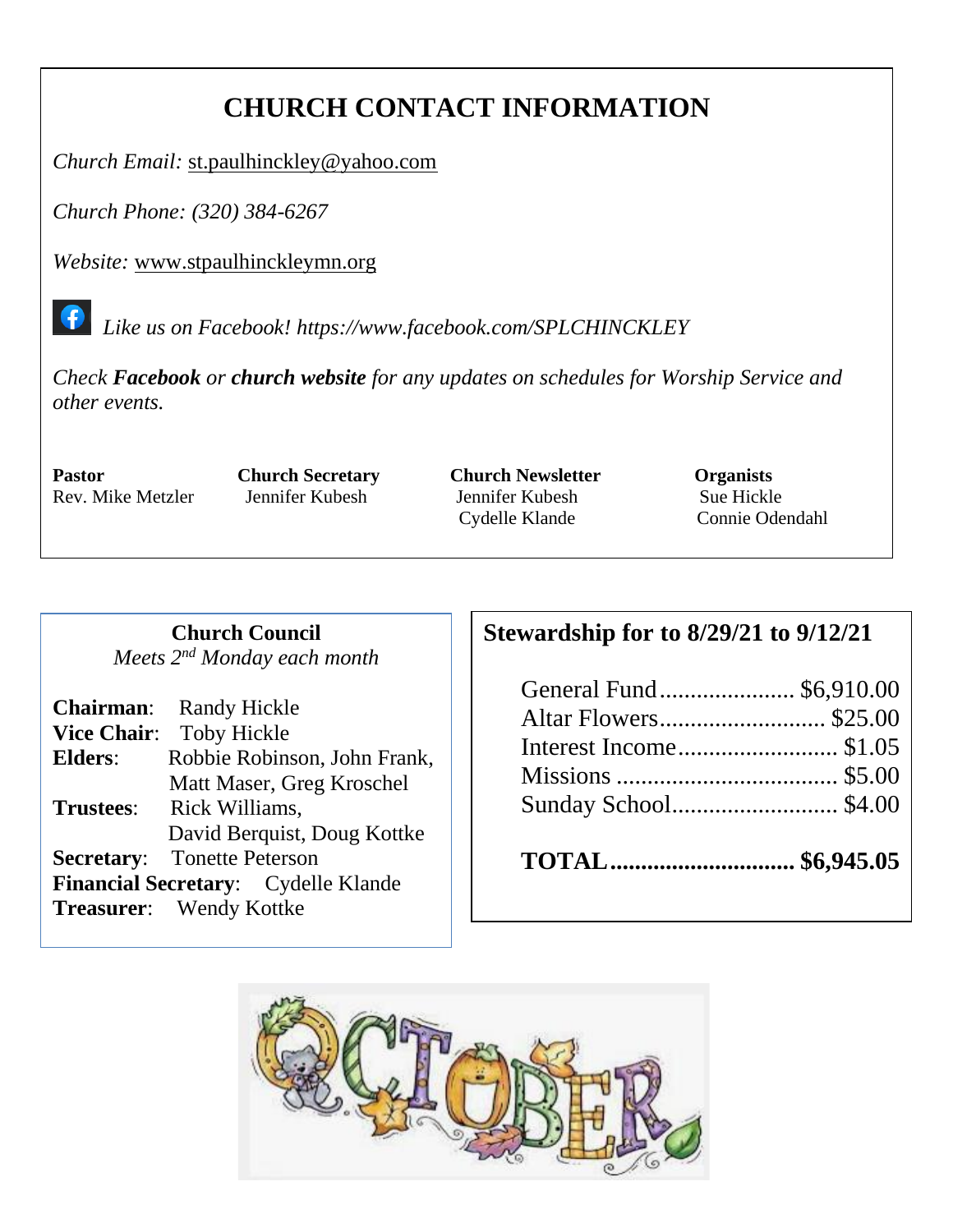|            | <b>SAT</b>  | Pastor's Day off<br>2                        | Pastor's Day off<br>3pm Roubinek<br>Benefit<br>c                                                            | Pastor's Day off<br>26                                                                                                                  | Pastor's Day off<br>23                                                                                                            | Pastor's Day off<br>$\boldsymbol{S}$                                                                              |                                                                                                                    |
|------------|-------------|----------------------------------------------|-------------------------------------------------------------------------------------------------------------|-----------------------------------------------------------------------------------------------------------------------------------------|-----------------------------------------------------------------------------------------------------------------------------------|-------------------------------------------------------------------------------------------------------------------|--------------------------------------------------------------------------------------------------------------------|
|            | FRI         | Pastor's Day off<br>$\overline{\phantom{0}}$ | 5pm GermanFest<br>8                                                                                         | Pastor's Day off<br>Newsletter<br>Deadline<br>15                                                                                        | Pastor's Day off<br>22                                                                                                            | Pastor's Day off<br>29                                                                                            |                                                                                                                    |
|            | THURS       |                                              | Apple Crisp &<br>10am Make<br>Setup Day                                                                     | $\Xi$                                                                                                                                   | $\overline{c}$                                                                                                                    | 28                                                                                                                |                                                                                                                    |
| TOBER 2021 | WED         |                                              | 11am Cleaning Day<br>3pm Confirmation<br>10am Bible Study<br>(1st year student)<br>2:20pm CASE              | 3pm Confirmation<br>10am Bible Study<br>(1st year student)<br>2:20pm CASE<br>$\mathbf{1}^{\circ}$                                       | 3pm Confirmation<br>10am Bible Study<br>(1st year student)<br>2:20pm CASE<br>20                                                   | 3pm Confirmation<br>6pm Youth Group<br>10am Bible Study<br>(1st year student)<br>2:20pm CASE<br>27                |                                                                                                                    |
|            | <b>TUES</b> |                                              | ے ص                                                                                                         | $\mathfrak{u}$                                                                                                                          | $\overline{1}$                                                                                                                    | 26                                                                                                                |                                                                                                                    |
|            | <b>MON</b>  |                                              | 4                                                                                                           | 7pm Council Mtg<br>$\Xi$                                                                                                                | $\frac{8}{18}$                                                                                                                    | 25                                                                                                                |                                                                                                                    |
|            | <b>SUN</b>  |                                              | 9am Worship w/ Communion<br>10am Confirmation (2 <sup>nd</sup> yr)<br>10am Sunday School<br>10am Fellowship | 9am Worship w/ Communion<br>10am Confirmation (2nd yr)<br>2pm Circuit Youth Event<br>10am Sunday School<br>10am Fellowship<br>$\approx$ | 9am Worship w/ Communion<br>10am Confirmation (2 <sup>nd</sup> yr)<br>10am Quarterly Mtg<br>10am Sunday School<br>10am Fellowship | 9am Worship w/ Communion<br>10am Confirmation (2 <sup>nd</sup> yr)<br>10am Sunday School<br>10am Fellowship<br>24 | 9am Worship w/ Communion<br>10am Confirmation (2nd yr)<br>10am Sunday School<br>10am Fellowship<br>$\overline{31}$ |